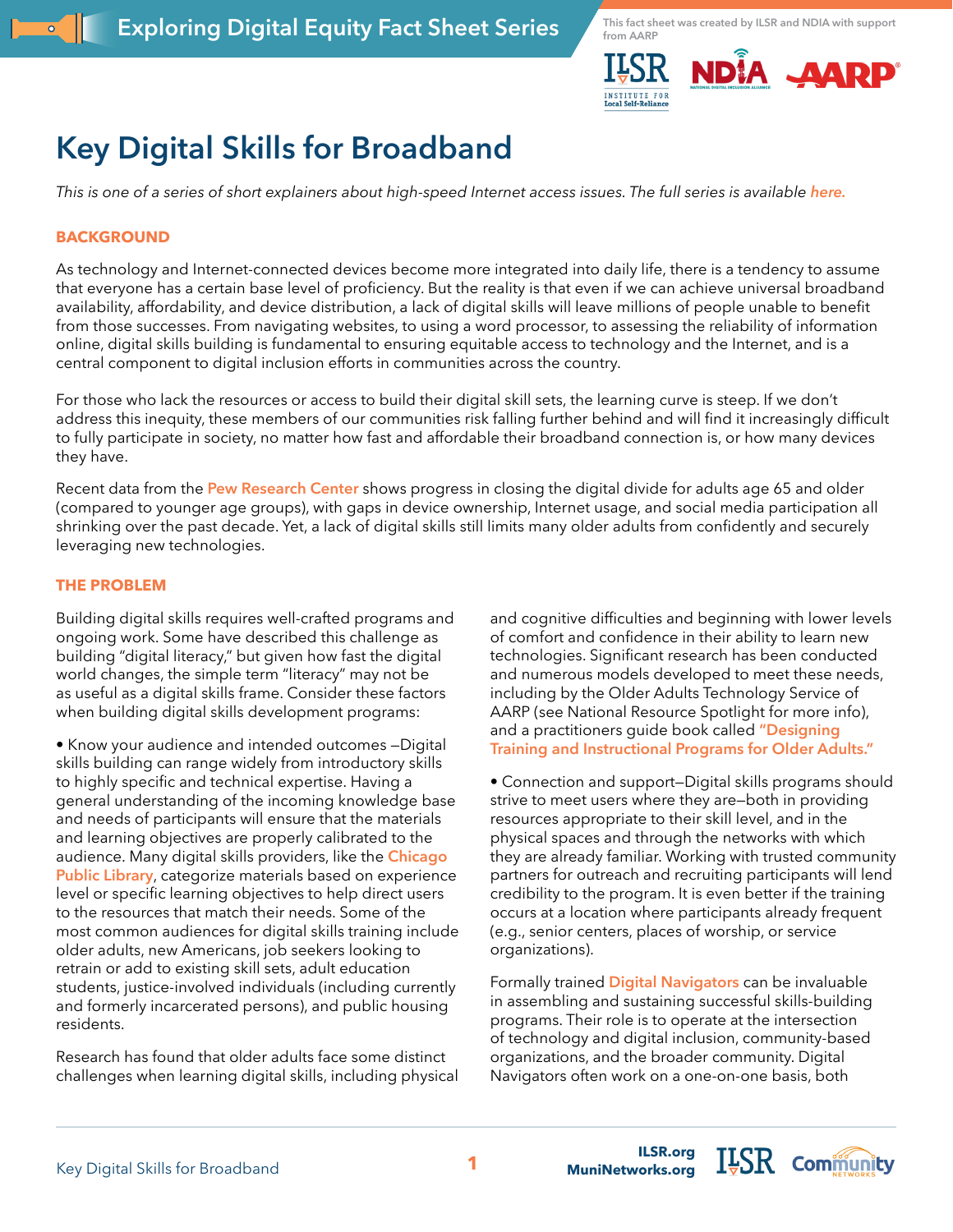teaching skills and connecting people with the resources to meet their needs.

Following completion of any digital skills training, it is also key to provide users with ongoing technical support and opportunities to continue advancing their skills and answering follow-up questions, whether through the training provider or through another organization. Digital Navigators serve as the point of connection to the broader digital inclusion community and can help participants access additional resources, while revising the program to be more successful down the road.

For instance, after implementing a successful Digital Navigator program, the Salt Lake City Public Library, working with the National Digital Inclusion Alliance (NDIA), the Urban Libraries Council, and the Institute of Museum and Library Services, published a **[Digital](https://www.digitalinclusion.org/blog/2021/09/07/salt-lake-city-public-library-publishes-digital-navigator-toolkit/)  [Navigators Toolkit](https://www.digitalinclusion.org/blog/2021/09/07/salt-lake-city-public-library-publishes-digital-navigator-toolkit/)** with key findings from the pilot program and guidance for communities to implement their own programs.

# **TYPES/CATEGORIES OF DIGITAL SKILLS**

- Computer use key components, mouse & keyboard use
- Operating system basics navigation, creating, managing and organizing files
- Using an Internet browser
- Creating and using an email account
- Introduction to social media platforms Facebook, YouTube, Instagram, Twitter, LinkedIn
- Connecting virtually video calls (Zoom, Teams,

FB Messenger), chat

- Intro to key software Microsoft Office, Google Productivity Suite
- Online finances managing bank and other online accounts, making online purchases
- Privacy, security and data protection
- Troubleshooting and finding help
- Finding trusted sources for additional learning

# **COMMUNITY PROGRAM SPOTLIGHT**

#### **[Seniors 2 Seniors Program - Tri-Co Connections](https://www.tri-countyrec.com/senior-2-senior-program/)**

## **Potter County, PA**

**Upon rolling out fiber-to-the-home service to customers, Tri-Co Connections, the broadband arm of Tri-County Rural Electric Cooperative in Northern Pennsylvania, recognized a technology knowledge gap among their large older adult member base. In response, it worked with local education partners and the area agency on aging to launch the Seniors 2 Seniors Program. The program delivers instructor-led, hands-on computer skills and Internet basics training for older adults, who are partnered with high school seniors for inclass support. The high school students receive school credit, and the program participants gain vital digital skills all while strengthening social connections and bridging generational divides. The Mount Washington** 

**Valley Age-Friendly Community and Gibson Center for Senior Services iterated on the Seniors 2 Seniors Program and is highlighted in the [Expanding Device](https://ilsr.org/exploring-digital-equity-fact-sheets)  [Availability for Broadband](https://ilsr.org/exploring-digital-equity-fact-sheets) fact sheet.**

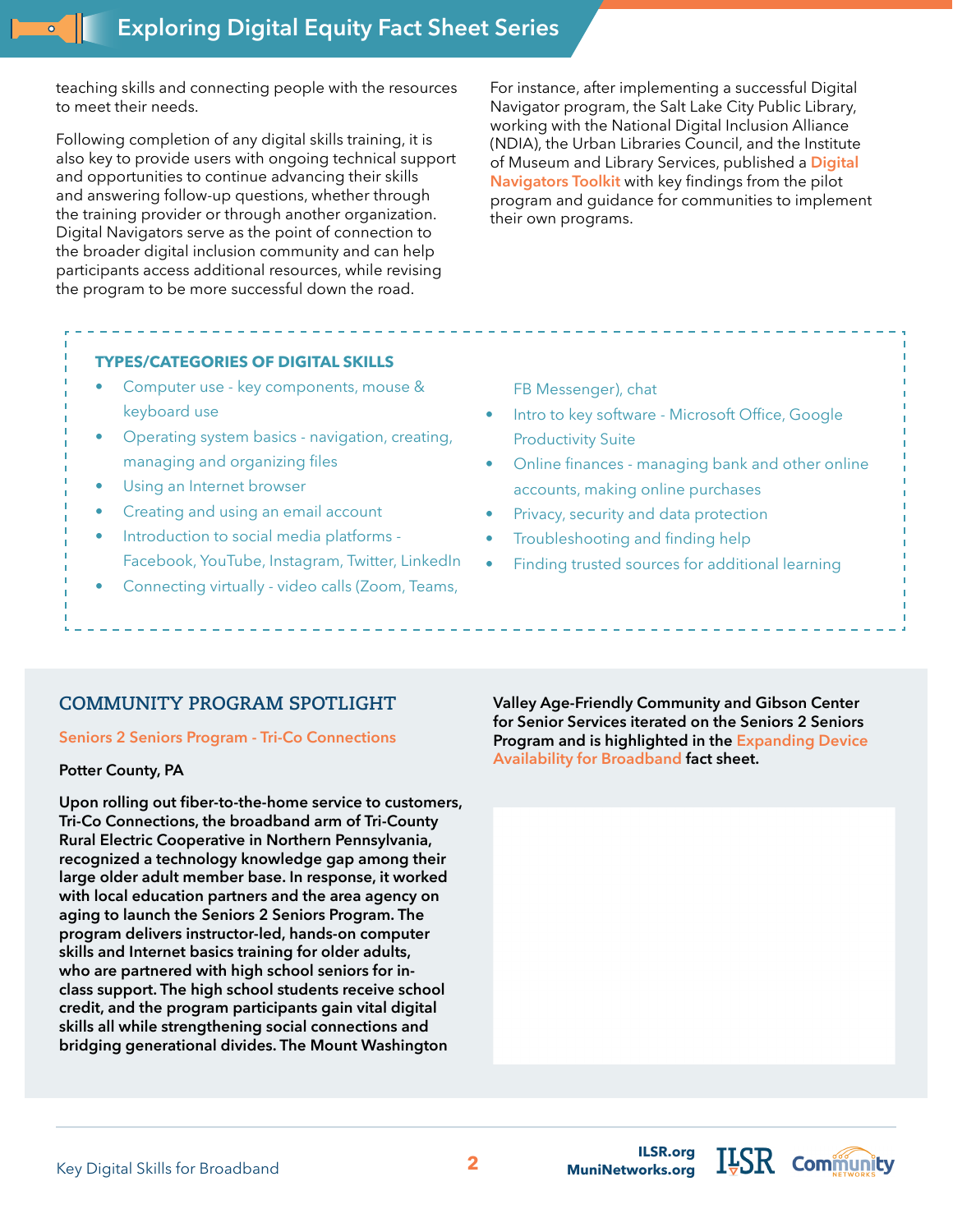# **KEY CONTACTS & RESOURCES**

**The following are some types of organizations that frequently offer digital skills training, serve as a host location, or help to connect participants to training programs. In fact, some organizations serve two or even all three of these roles.**

- **• Libraries**
- **• Educational institutions (school districts, colleges & universities, career tech/trade/vocational schools)**
- **• Community and senior centers**
- **• Direct service providers to older adults, persons with physical or cognitive difficulties, veterans, immigrants and refugees**
- **• Goodwill Industries**
- **• Workforce development organizations**
- **• Public housing authorities**

# **NATIONAL RESOURCE SPOTLIGHT**

**• [OATS \(Older Adults Technology Services\)](https://oats.org/ ) from AARP**

**The mission of OATS is to harness the power of technology to change the way we age.**

**[OATS](http://OATS from AARP) provides high-quality learning programs, information, and direct support through its flagship program Senior Planet to help people aged 60 and older understand and effectively use mainstream technology and digital tools and resources in order to produce measurable gains in their health, economic security, social engagement, and civic participation.**

**The Senior Planet social impact model consists of free multi-week courses, offered in multiple languages, in small classes taught by a professional trainer.**

- **• Designed with and for older adults**
- **• Mainstream devices and application**
- **• Emphasis on partnerships**

**While OATS does teach free technology classes to older adults, the organization is not only about technology. The organization sees technology as an entry point for myriad conversations and collaborations with older adults seeking change in their lives. OATS provides an experience for older adults seeking to achieve their potential or learn new skills. OATS also participates in a wide range of commissions, policy councils, and advisory boards across the United States.**

**• National Digital Inclusion Alliance (NDIA)—[Digital Inclusion Startup Manual](https://startup.digitalinclusion.org/ch4.html ) (Chapter 4)**

**The Digital Inclusion Startup Manual (Chapter 4) from the National Digital Inclusion Alliance (NDIA) offers a comprehensive look at what it takes to start up a digital literacy training program. It offers guidance on target audience, finding instructors, developing a curriculum, and provides a list of free digital skills training materials to get started.**

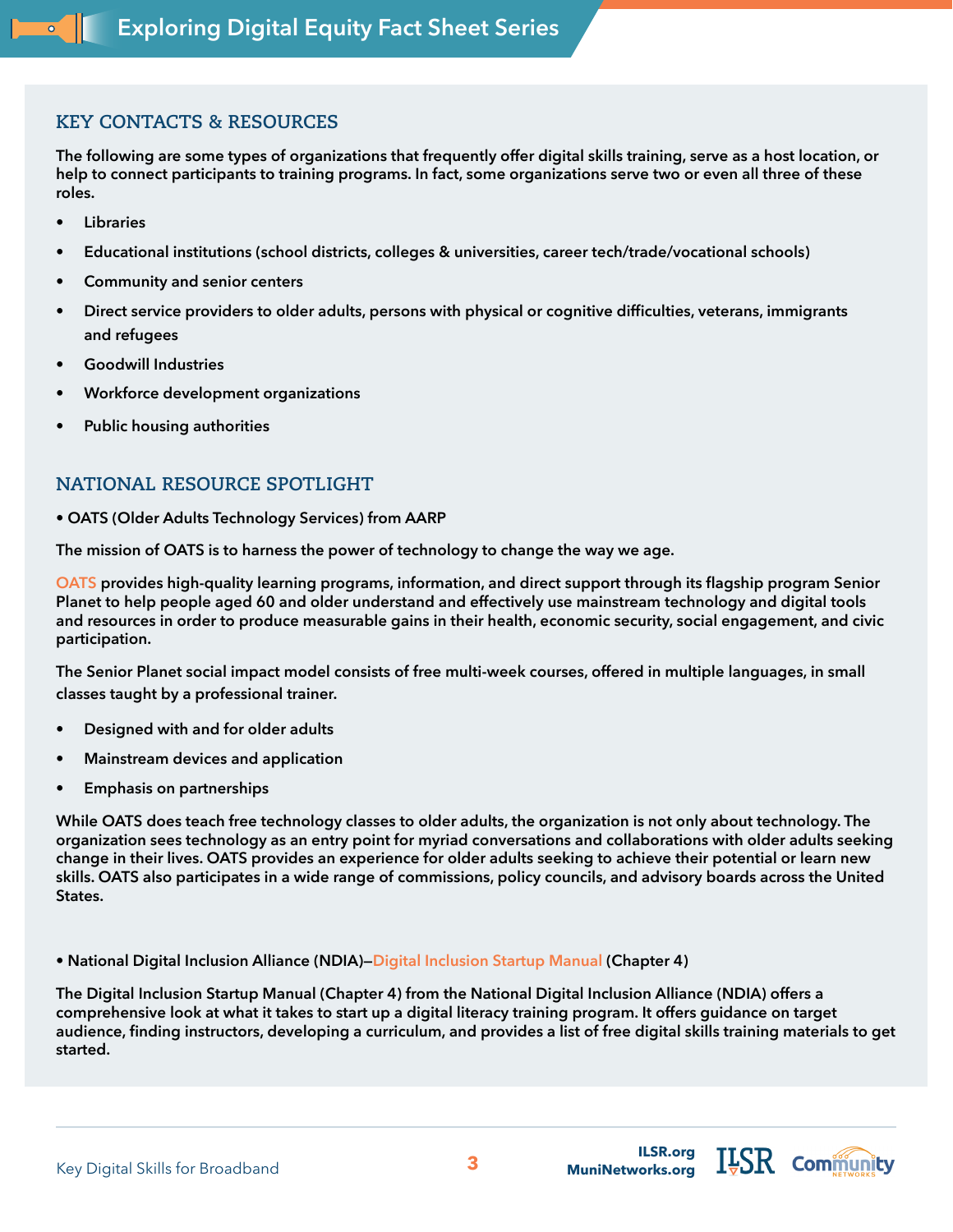# **ACTION STEPS**

Policymakers and philanthropy should be funding digital skills training programs to help ensure underserved populations, including older adults, are able to take advantage of more technology and unlock the value of adopting Internet-based tools and games. The Infrastructure and Investment Jobs Act has [appropriated billions of dollars](https://www.digitalinclusion.org/blog/2021/12/09/digital-inclusion-funding-in-the-infrastructure-investment-jobs-act/) that will be available for several years to directly fund these programs.

When designing these programs, the format of the training events is key to a program's success. Some of the factors to consider when developing digital skills training include:

The type of instruction for a training course will likely be determined by a combination of need, audience size, and availability of resources. Having a professional instructor from the technology or education sector may be ideal, but it can be expensive and may limit the number of participants. Courses that meet over a period of weeks or months and progressively build skills from one session to the next are best structured as instructor-led courses, where the instructor can monitor and support the progress of participants throughout the course. Some programs utilize volunteers either instead of or to supplement a paid instructor to expand program capacity and provide additional support to participants.

Some organizations do offer one-on-one digital skills training, and whether scheduled or ad-hoc (e.g., ask-a-librarian) sessions, these tend to be more targeted toward a specific need as opposed to broad skill-building courses.

As an alternative to instructor-led courses, self-paced online courses can work well for users who have a basic foundation of digital skills and are comfortable navigating the Internet. These are often modular in format, allowing participants to hone in on specific skills they are interested in learning. Self-paced online resources can also reach a much wider audience, since they can be accessed at any time and are not limited by class size.

Many digital skills participants understandably prefer in-person training, at least initially, as they build comfort and familiarity with operating a computer and accessing digital resources. Hands-on support from instructors and volunteers is key to building confidence and overcoming challenges. However, like everyone, digital skills programs had to adapt to the Covid-19 pandemic. Not only have they adapted in-person trainings to an online setting, but many have also created trainings specifically for needs that arose because of social distancing and shut-downs, such as courses on holding Zoom calls, online grocery shopping, and accessing telehealth resources.

Multilingual resources are important. New Americans are a key target audience for digital skill-building programs, and many immigrant- and refugee-serving organizations already provide courses or other materials. Whether or not they already offer training, organizations that serve immigrant communities can offer advice about which languages should be offered, and may be able to assist with securing instructors or translation services.